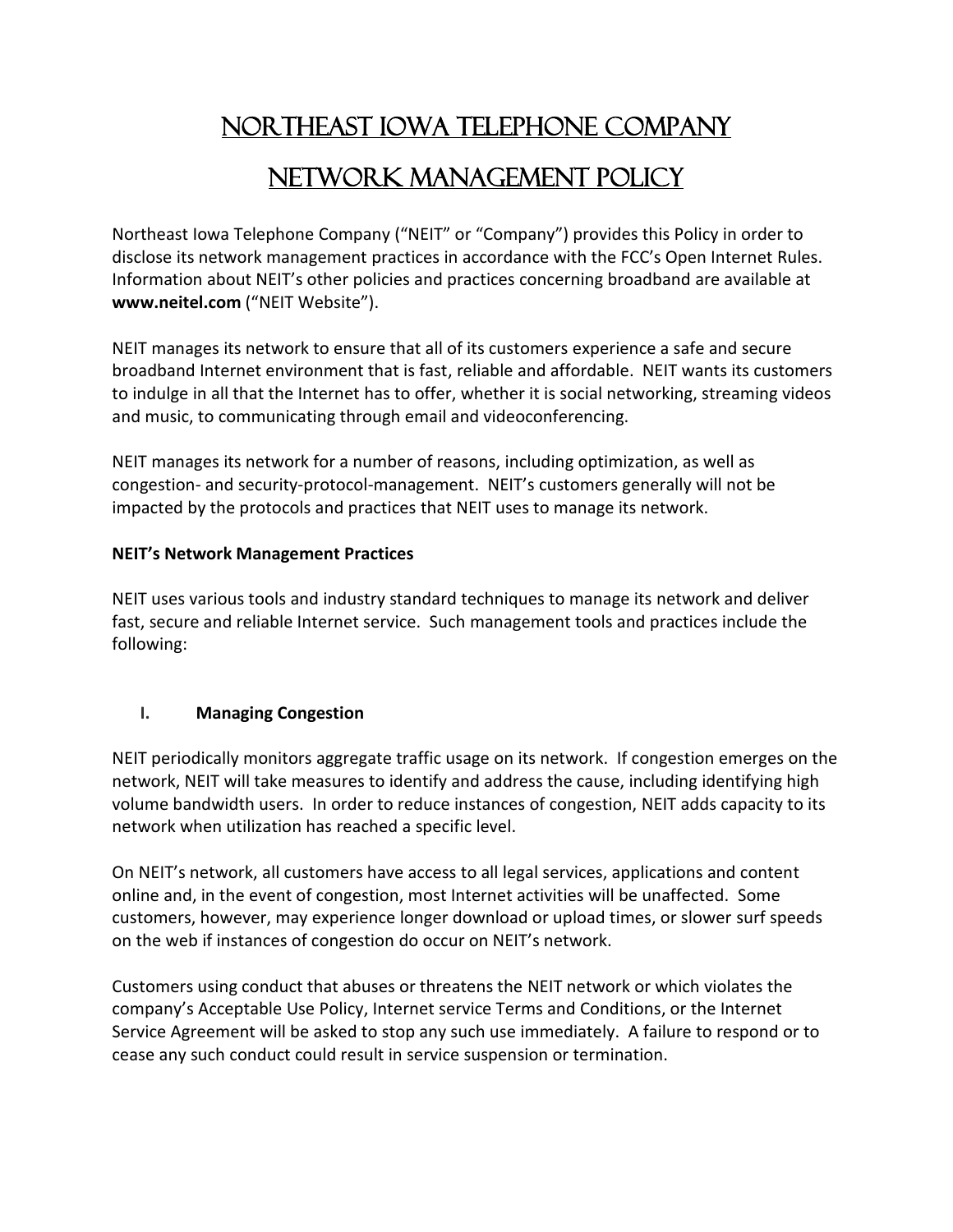NEIT's network and congestion management practices are 'application-agnostic', based on current network conditions, and are not implemented on the basis of customers' online activities, protocols or applications. NEIT's network management practices do not relate to any particular customer's aggregate monthly data usage.

## **II. Network Security**

NEIT knows the importance of securing its network and customers from network threats and annoyances. The company promotes the security of its network and patrons by providing resources to its customers for identifying and reporting such threats as spam, viruses, firewall issues, and phishing schemes. NEIT also deploys spam filters in order to divert spam from an online customer's email inbox into a quarantine file while allowing the customer to control which emails are identified as spam. Customers may access the spam files through the email. Spam files are automatically deleted if not accessed within 35 days.

As its normal practice, NEIT does not block any protocols, content or traffic for purposes of network management except that the company may block or limit such traffic as spam, viruses, malware, or denial of service attacks to protect network integrity and the security of our customers.

## **III. Monitoring Schedule**

NEIT periodically checks the traffic usage in the aggregate on its network. NEIT also checks for abnormal traffic flows, network security breaches, malware, loss, and damage to the network. If a breach is detected or high volume users are brought to light by complaint, NEIT provides notification to the customer via email or phone. If a violation of NEIT's policies has occurred and such violation is not remedied, NEIT will seek to suspend or terminate that customer's service.

### **IV. Network Management Technology**

NEIT employs a variety of industry-standard tools, applications and devices to monitor, secure and maintain its network.

## **V. Service Descriptions**

NEIT offers broadband Internet services over fiber, ADSL2+, VDSL, as well as fixed wireless Internet. Customers can find information on NEIT's service offerings and rates [here](http://neitel.com/highspeed.html) for wireline broadband and [here](http://neitel.com/wireless1.html) for fixed wireless broadband. NEIT customers may also purchase mobile broadband service through its affiliate, iWireless. Customers of the mobile broadband service may find the Network Management Policy for the mobile broadband service on the [iWireless](http://www.iwireless.com/)  [website.](http://www.iwireless.com/)